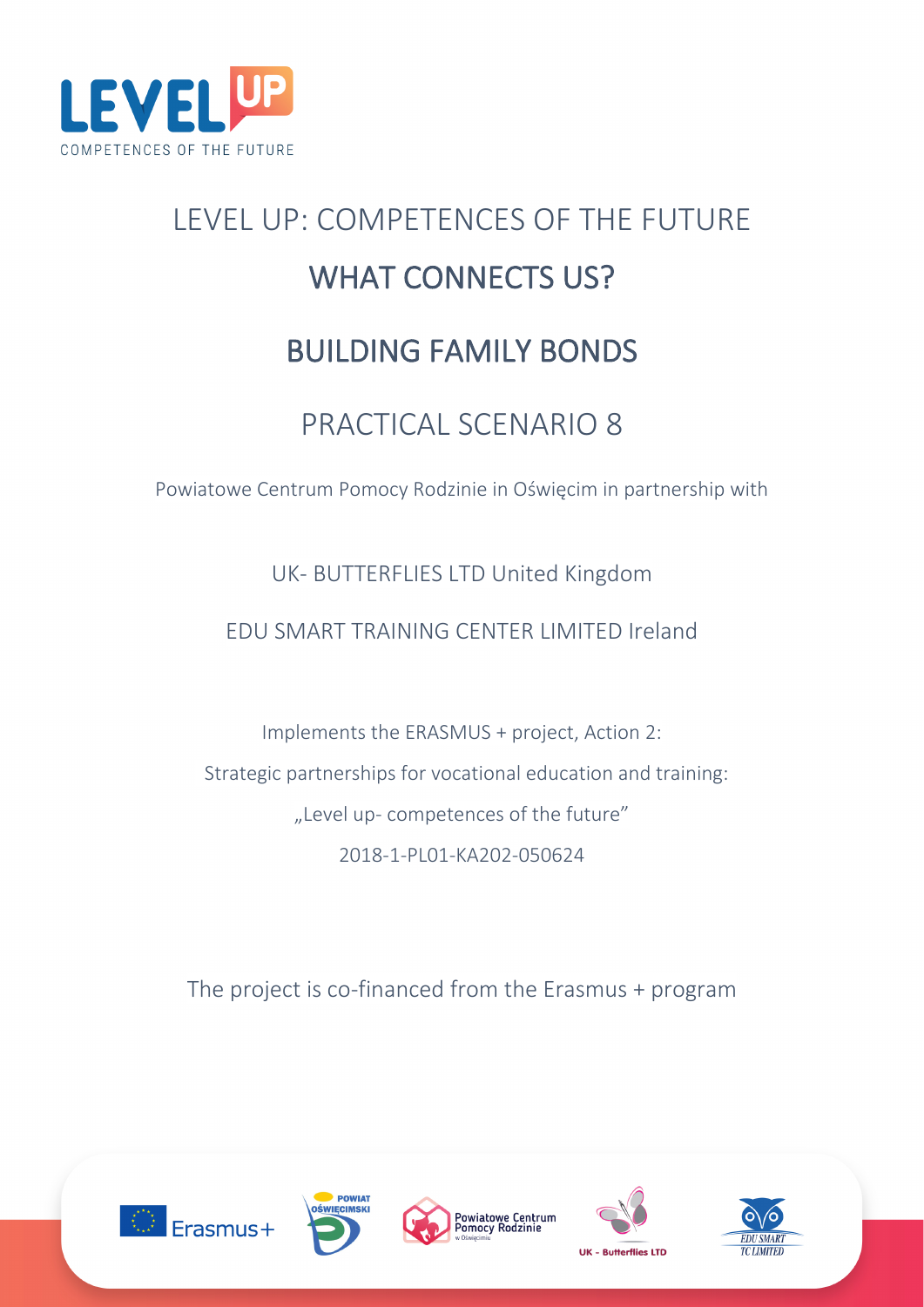

# Scenario 8 LEVEL UP

Topic: WHAT CONNECTS US? BUILDING FAMILY BONDS

Duration: 3 clock hours divisible into meetings.

# Recipients:

The recipients of the meetings are families. The scenario can be used by social workers, family assistants, family coordinators and all other specialists working with the family who are facing difficulties resulting from divorce.

# Participants

The whole family, individual family members, adults without children or adults with children can participate in the meetings, e.g.:

- Mum with a child / children
- Dad with a child / children
- Mum and dad with a child / children
- Mum and dad
- •The whole family

In justified cases, people significant to the child / children may be invited to the meeting, e.g. grandmother, grandfather etc.

# Work Methods









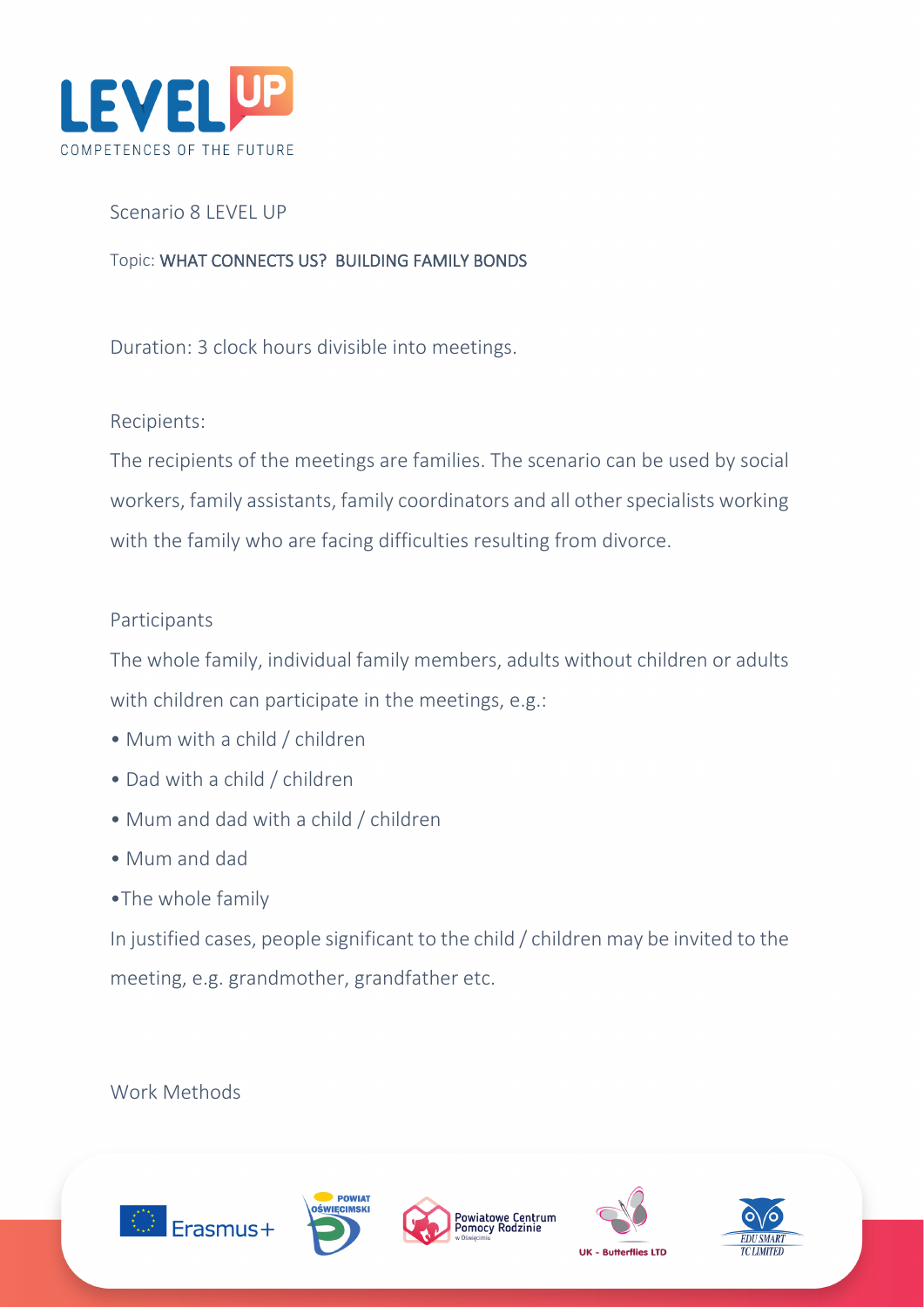

- Case study
- Psyhcoeducation
- Mini lecture
- Work in groups
- Inividual work
- Relaxation techniques
- Brainstorm

Materials needed for the meeting:

- Work cards
- Felt tip pens
- Crayons
- Markers
- Scissors
- Post-it notes
- Flipchart paper
- A4 paper
- Pens









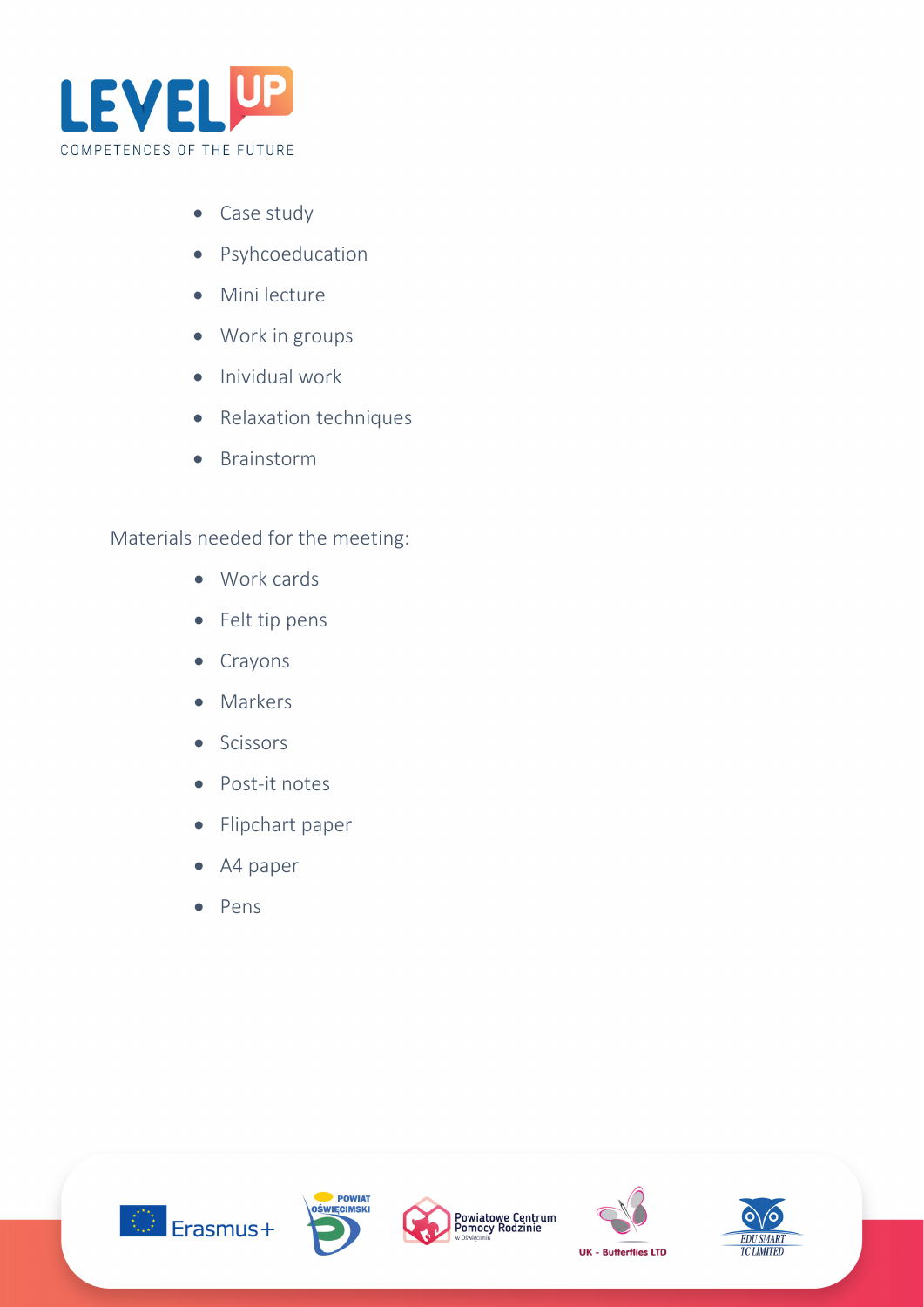

The scenario contains exercises and individual work cards for 3 meetings lasting 1 clock hour.

The user decides for himself in which order he will use the proposed content.

## Purpose of the meetings:

The aim of the course is to provide support in building relationships in the family

Individual workshop tasks will serve to increase understanding of given issues, equip participants with specific tools for working with family, as well as allow to increase interpersonal competences to better cope with building relationships in the family.

Meeting 1

## Welcoming the family

## The worker answers any questions that the family has.

The social worker gives the family members previously prepared work cards. The task of family members is to think about the difficulties and obstacles in implementing their own plans of functioning in the family.









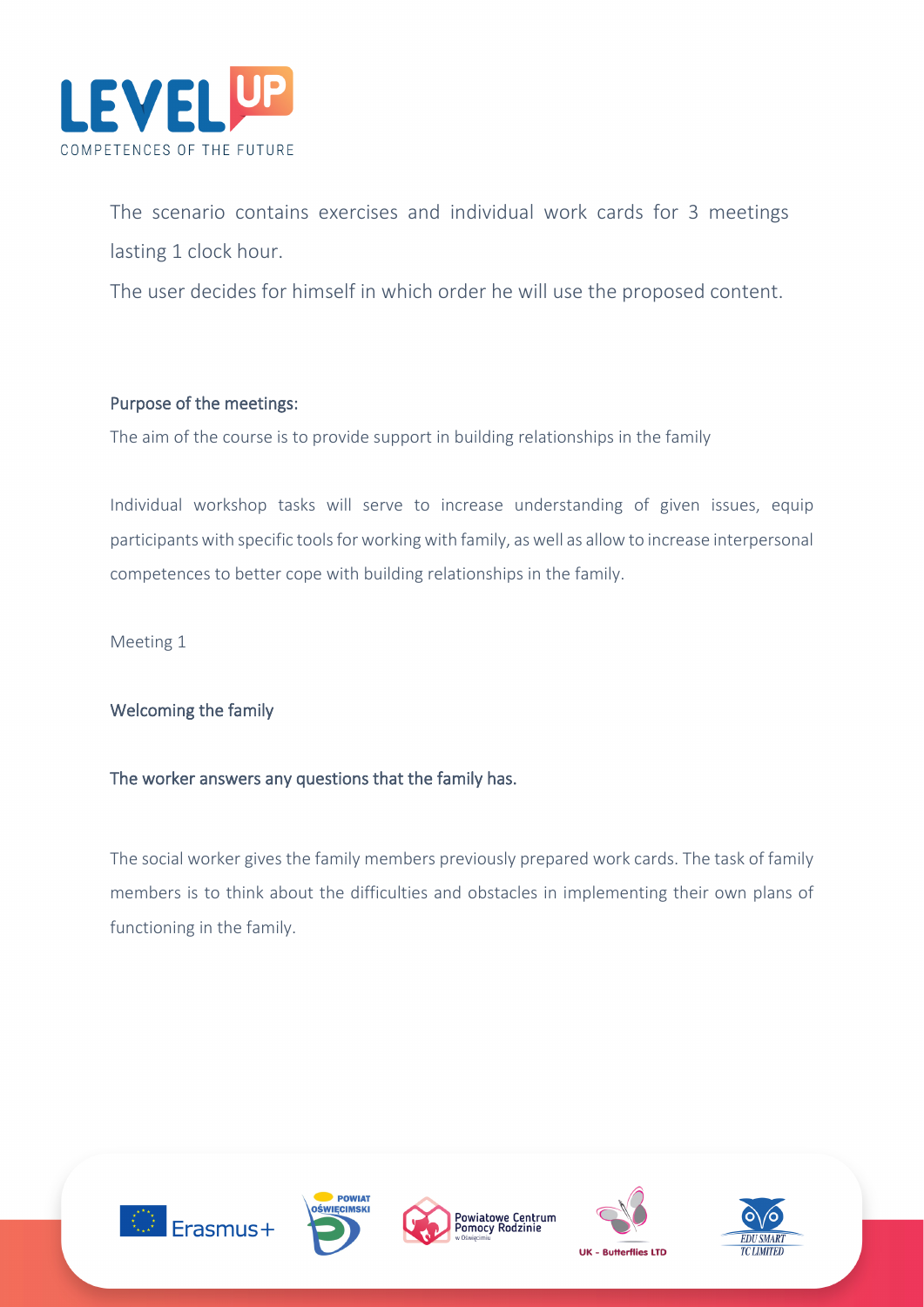

#### KARTA PRACY INDYWIDUALNEJ

INDIVIDUAL WORK CARD

Describe an obstacle / difficulty in implementing plans that apply to you and relate to your family and how you function in it.

| <b>Difficulties</b> |  |  |
|---------------------|--|--|
| 1.                  |  |  |
| 2.                  |  |  |
| 3.                  |  |  |
|                     |  |  |

Then write down the ways to solve difficult situations assigned to a given number. If you have not managed to solve the difficult situation so far, leave this space blank.

- 1.
- 
- 2.
- 3.









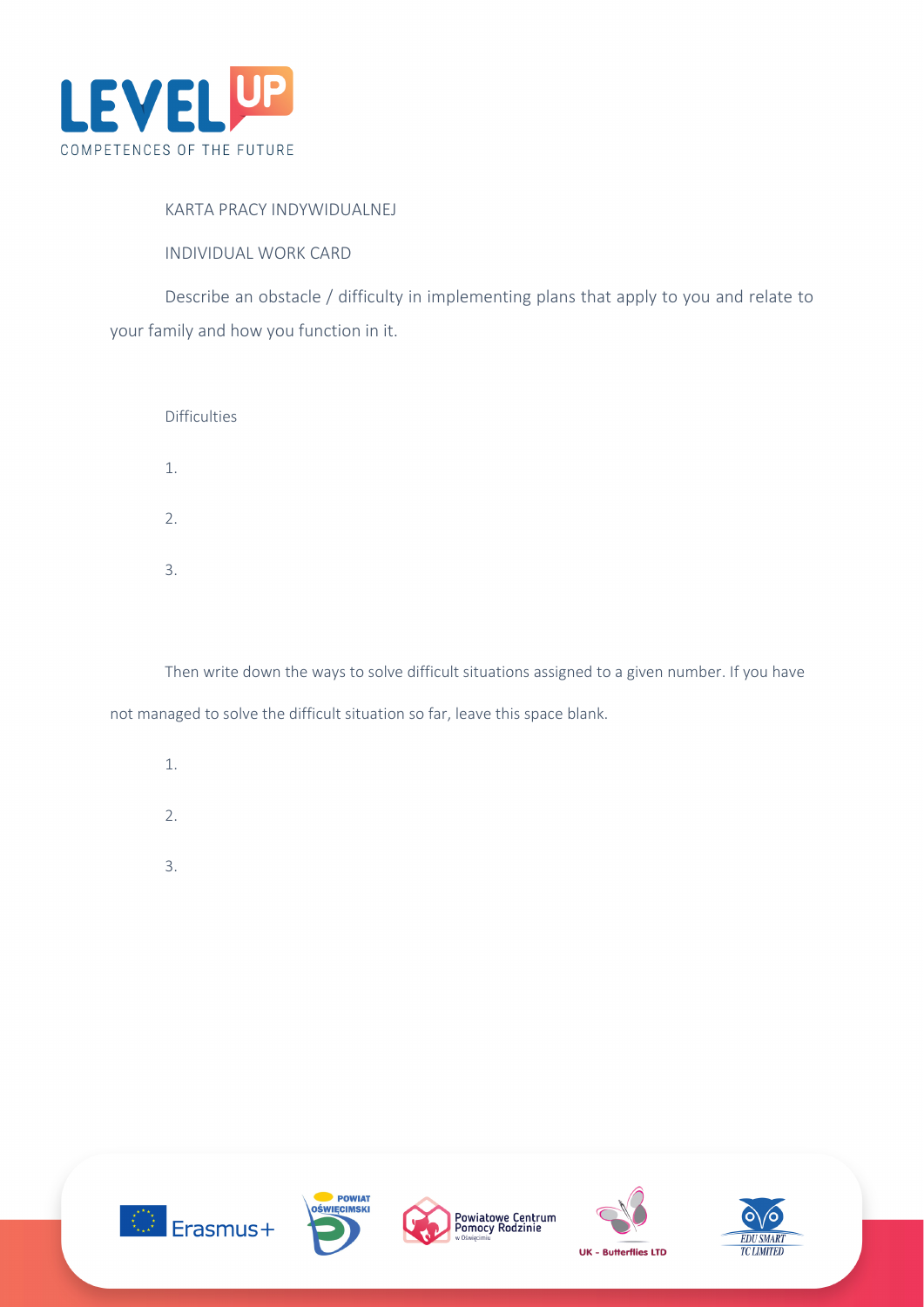

#### INDIVIDUAL WORK CARD 2

Then write down the proposed ways to solve difficult situations assigned to a given number. Think about what solution you can have to a difficult situations (propose an agreement that can be used by family members to solve a difficult situation (these must be realistic solutions)

Then each member reads their problems and together with the social worker a family chooses the three most important to them.

- 1.
- 2.
- 3.

Together with the social worker, the family chooses and sets up 3 common solutions for the given difficult situation

- 1.
- 2.
- 3.









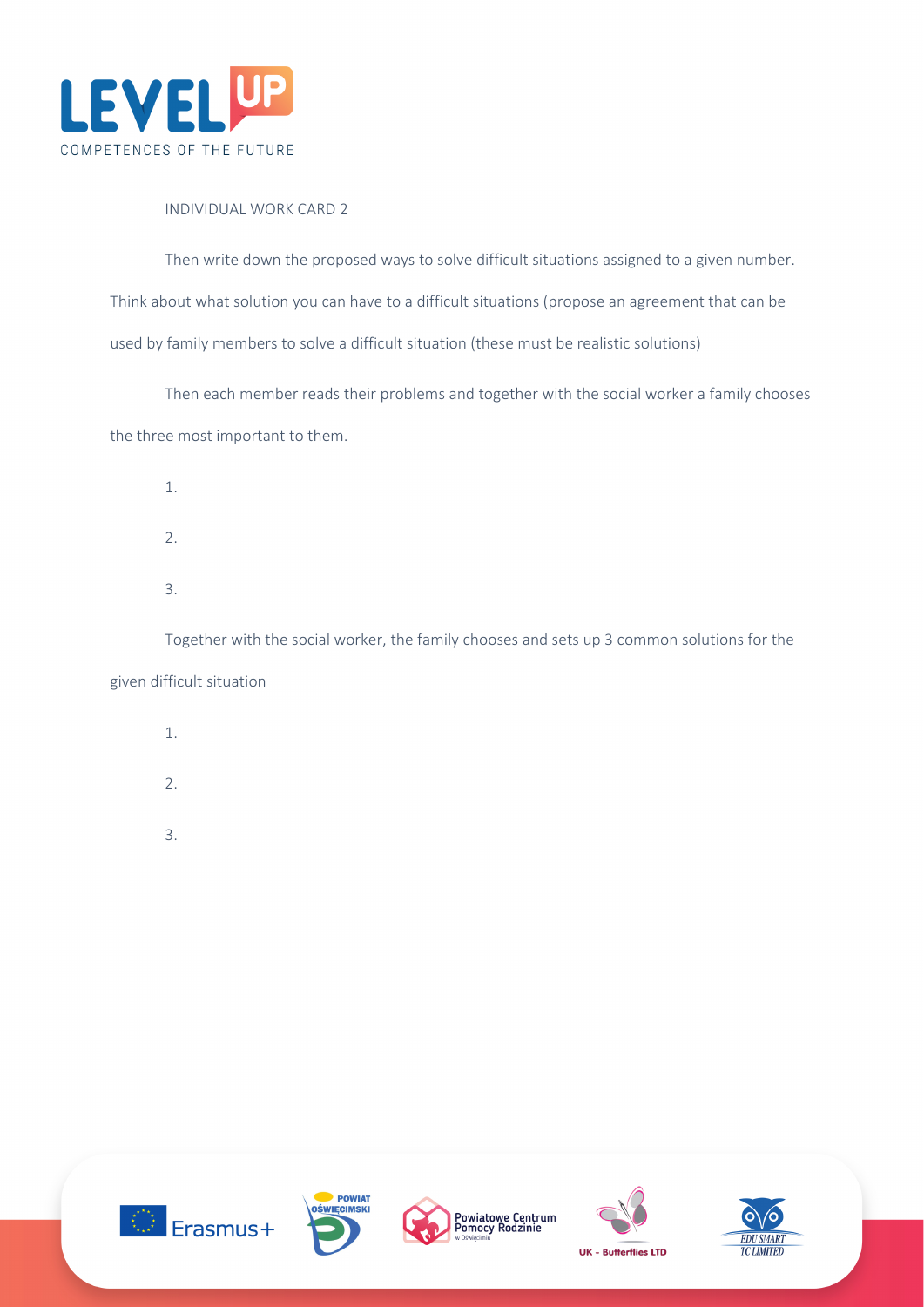

#### WORK CARD 3- FAMILY GROUP

The family signs a 'contract'

The family then sets out what the consequences will be for non-compliance.

- 1.
- 2.
- 
- 3.

## Joint agreement and action plan - notes and comments









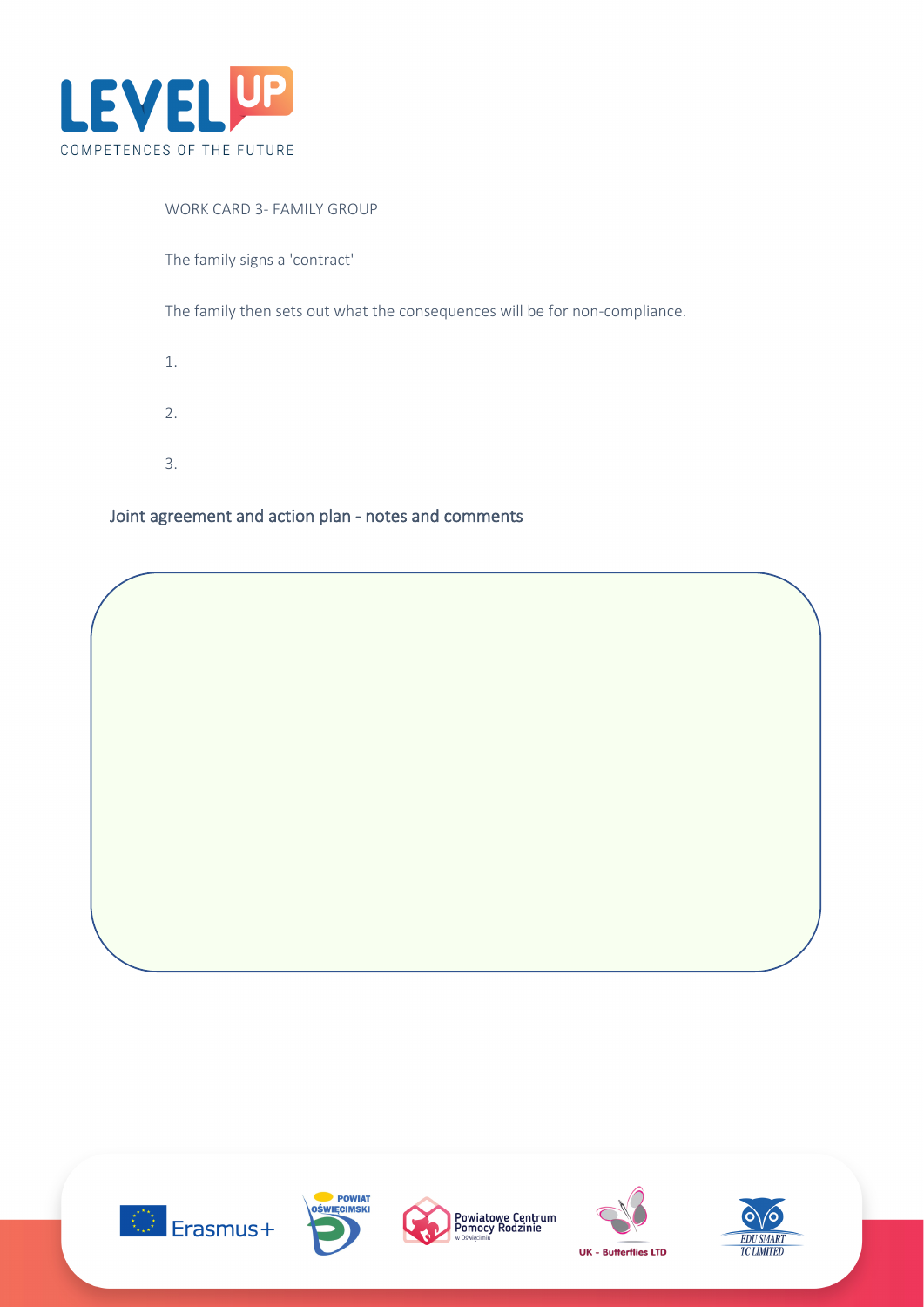

#### Meeting 2

The social worker asks family members to recall a situation from their life as a family in which they asked a family member to perform an activity and the task was carried out just like the family member who asked wanted.

The social worker gives the family members individual work cards

#### INDIVIDUAL WORK CARD 4

| Who    | Who did they | What did the task | What influenced the success | Comments |
|--------|--------------|-------------------|-----------------------------|----------|
| asked? | ask?         | concern?          | of the task?                |          |
|        |              |                   |                             |          |
|        |              |                   |                             |          |
|        |              |                   |                             |          |
|        |              |                   |                             |          |
|        |              |                   |                             |          |
|        |              |                   |                             |          |
|        |              |                   |                             |          |
|        |              |                   |                             |          |
|        |              |                   |                             |          |
|        |              |                   |                             |          |
|        |              |                   |                             |          |
|        |              |                   |                             |          |
|        |              |                   |                             |          |
|        |              |                   |                             |          |
|        |              |                   |                             |          |
|        |              |                   |                             |          |
|        |              |                   |                             |          |









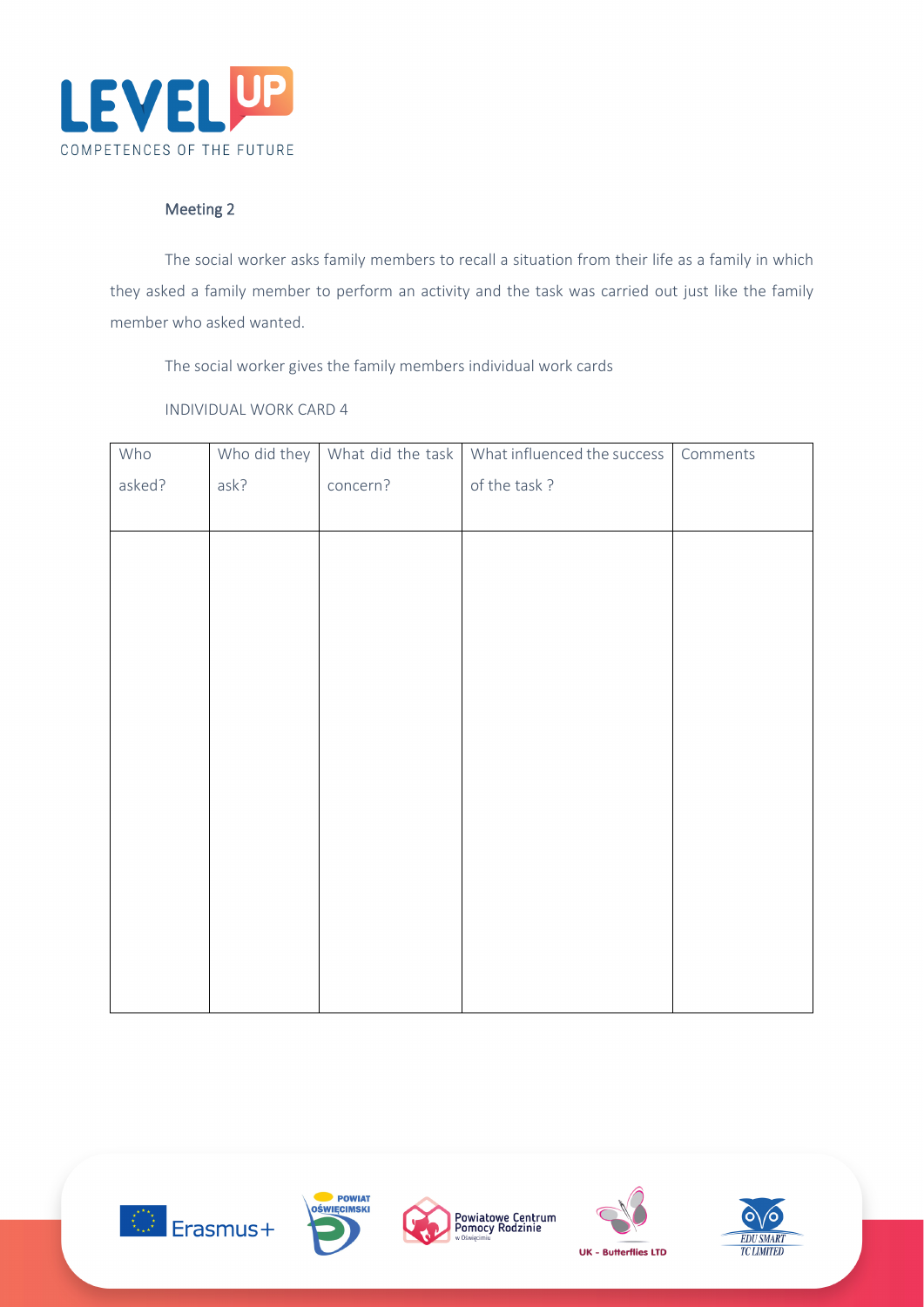

#### FAMILY WORK CARD 5

Family members read their answers on the forum and write down the conclusions and principles of effective communication

#### FAMILY WORK CARD 6

Then they think

- 1. What has influenced success the most?
- 2. What could have disrupted it, but I prevented it?
- 3. How did I prevent this?









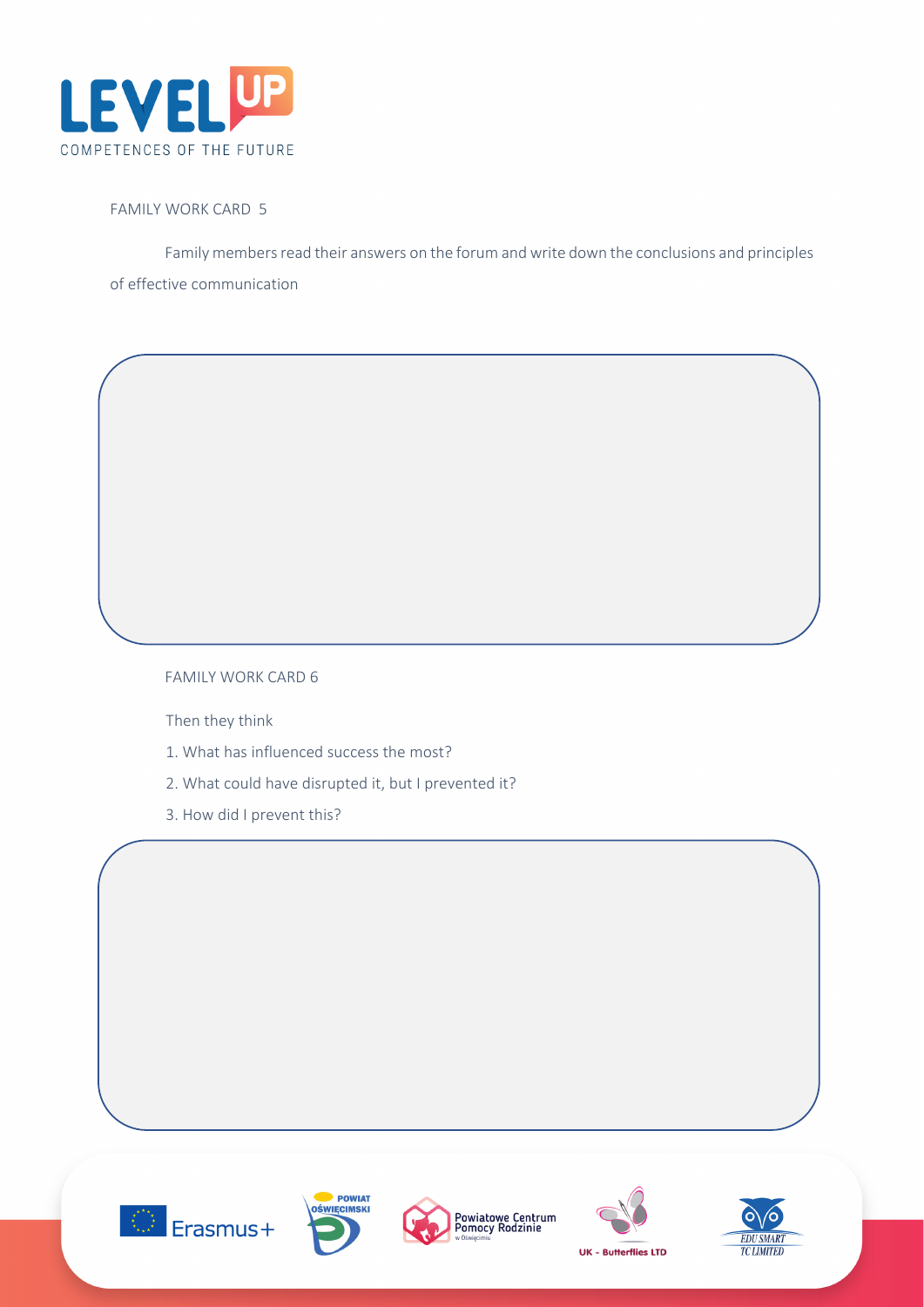

| INDIVIDUAL WORK CARD 7       |
|------------------------------|
| Work card                    |
| Description of the situation |
|                              |
|                              |
|                              |
|                              |
|                              |
|                              |

………………………………………………………………………………………………………………………………………………

| What              | influenced | What          | could | have               | How did I prevent this? | Comments |
|-------------------|------------|---------------|-------|--------------------|-------------------------|----------|
| success the most? |            |               |       | disrupted it but I |                         |          |
|                   |            | perverted it? |       |                    |                         |          |
|                   |            |               |       |                    |                         |          |
|                   |            |               |       |                    |                         |          |
|                   |            |               |       |                    |                         |          |
|                   |            |               |       |                    |                         |          |
|                   |            |               |       |                    |                         |          |
|                   |            |               |       |                    |                         |          |
|                   |            |               |       |                    |                         |          |
|                   |            |               |       |                    |                         |          |
|                   |            |               |       |                    |                         |          |
|                   |            |               |       |                    |                         |          |









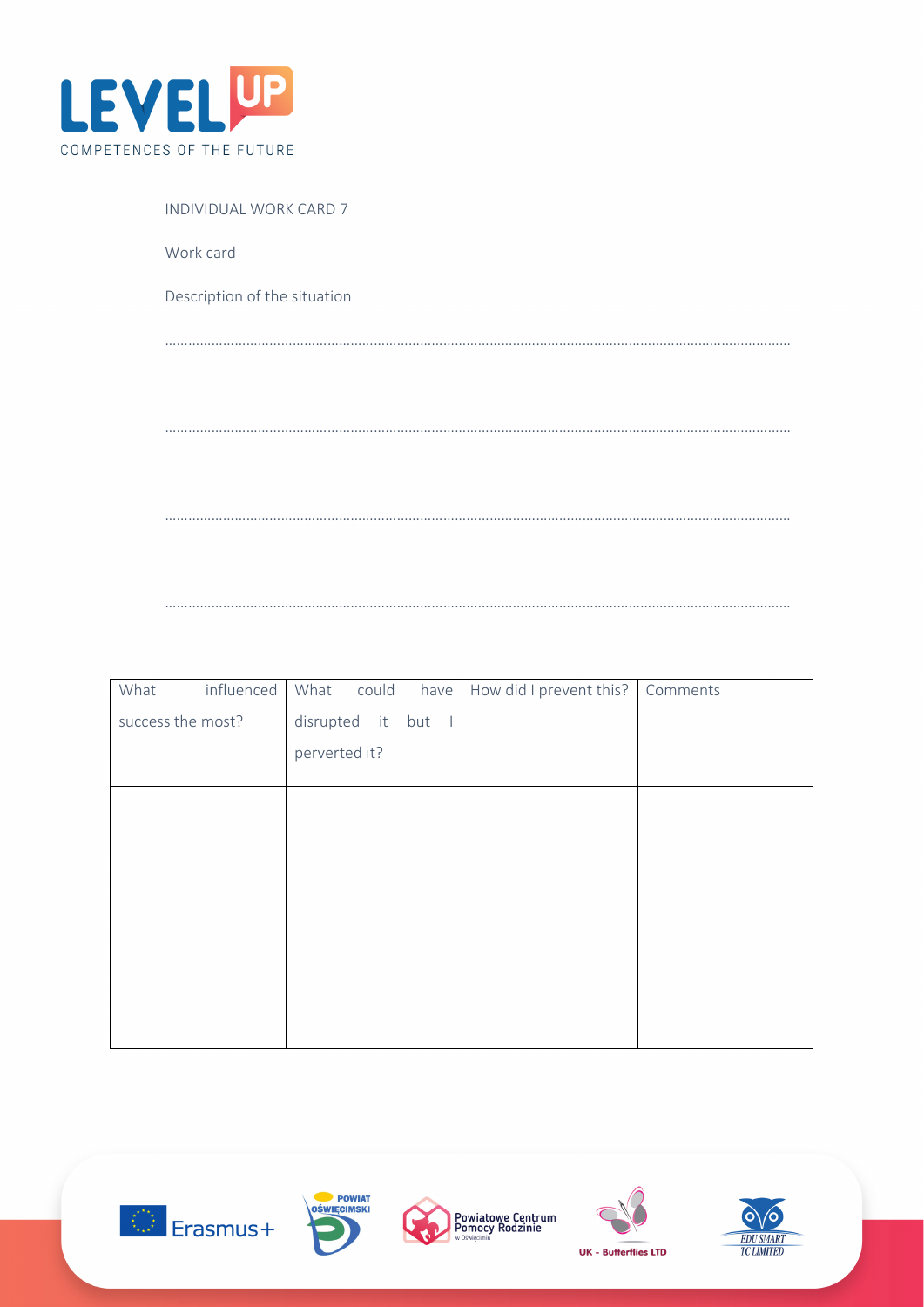

The social care worker asks family members to discuss their forms on the forum. Factors of achieving communication success as a family











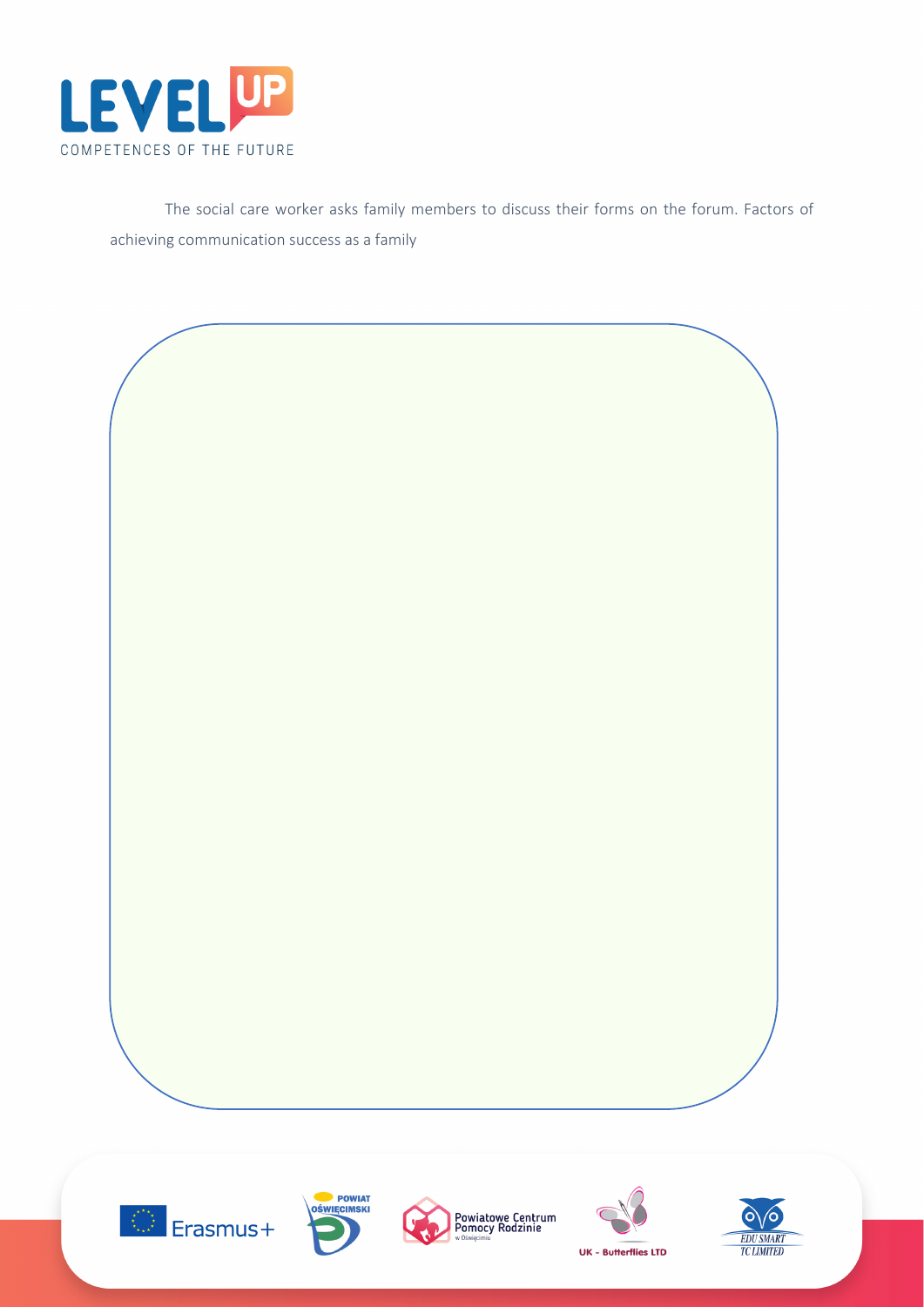

#### Spotkanie 3

At the next meeting, the social care worker works with the family to maintain positive relationships and praise. The worker gives individual work cards to family members

# INDIVIDUAL WORK CARD 8

# Time of admiration and compliments

Complete the table. Write down who you admire in your family and why? What do you admire a member of your family for?

| Who do you admire? | What do you admire about<br>them? | Write down a compliment you want<br>to say to them |
|--------------------|-----------------------------------|----------------------------------------------------|
|                    |                                   | (Name) I admire you forI like that                 |
|                    |                                   | you are                                            |
|                    |                                   |                                                    |
|                    |                                   |                                                    |
|                    |                                   |                                                    |
|                    |                                   |                                                    |
|                    |                                   |                                                    |
|                    |                                   |                                                    |
|                    |                                   |                                                    |
|                    |                                   |                                                    |
|                    |                                   |                                                    |
|                    |                                   |                                                    |